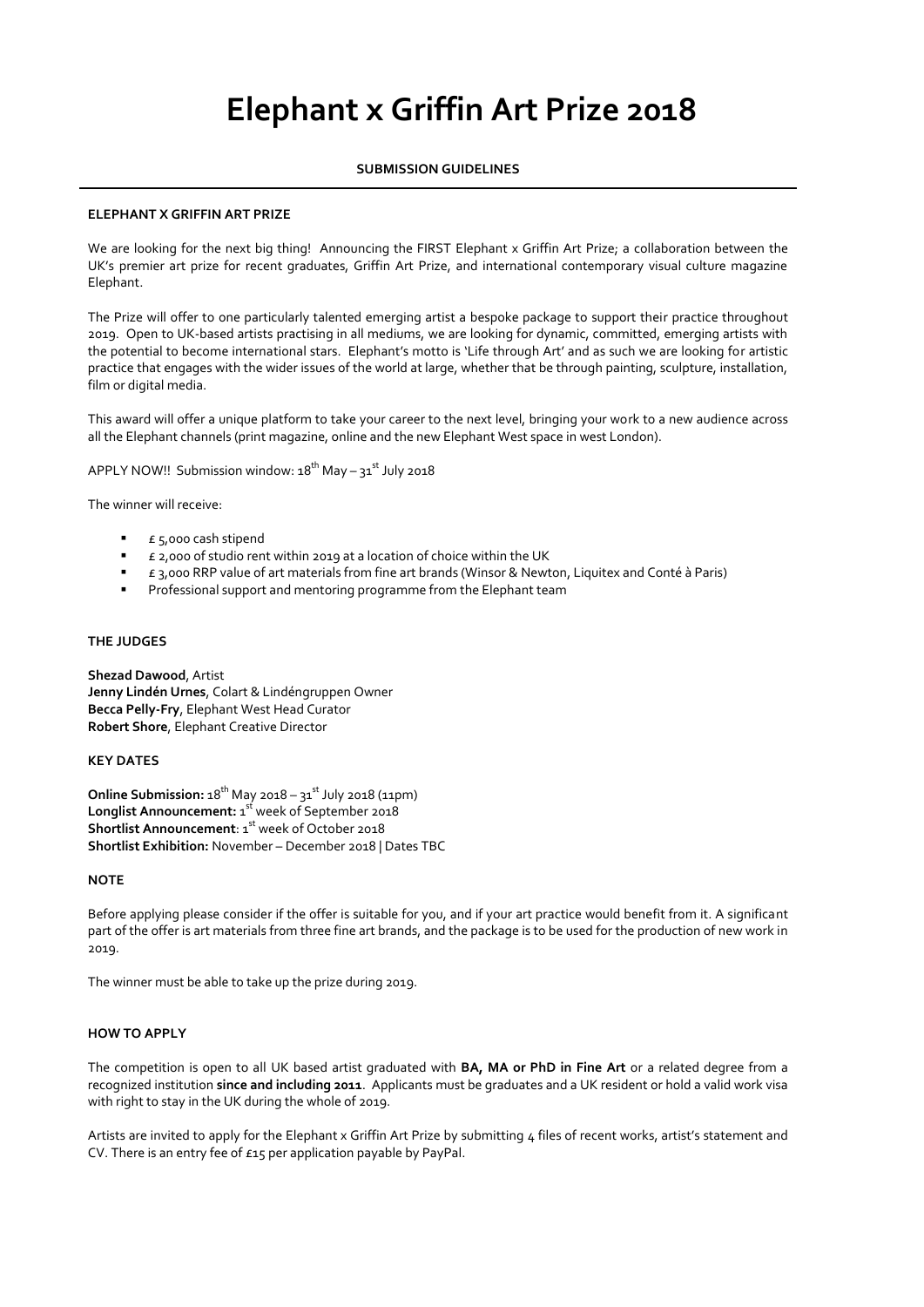## **APPLICATION FORM**

- Upload an artist's statement (Max 150 words)
- Upload CV in PDF format
- Upload:
- **2D and 3D work**

4 JPEG images of four original works by the artist. Images should be no larger than 1 MB each and should be of a separate work to include full artist name, title, medium, dimensions (cm) and year. **Video and Film**

4 moving image works (max 4 min) in the following format: *.*flv, .mov, .mpeg, .wmv, mp4 **Sound work**

 $\Delta$  sound works (max  $\Delta$  min) in .MP3 format

**Performance**

Video documentation (as above) x 4 or links

■ Pay an entry fee of £15 via Pay Pal. Use your full name for reference on payments

### **NOTES**

Artists shortlisted for previous editions of Griffin Art Prize are not eligible. Employees (and their families) of Colart and anyone connected with the competition are not eligible.

#### **THE SELECTION PROCESS**

#### **LONGLIST**

20 artists will be selected from the digital submissions. This longlist will be announced during the first week of September 2018 via email, social media and on Elephant.art.

The work by the longlisted artists will feature on the art prize page on Elephant.art

The longlist will be invited to send in ONE piece of work to the Studio Building (21 Evesham Street, London W11 4AJ). From these, the judging panel will select a shortlist of 10 artists, to be announced during the first week October 2018 via email, social media and on Elephant.art

The Elephant team will contact the longlisted artists to arrange the delivery of the work to The Studio Building, 21 Evesham Street, London W11 4AJ.

### **SHORTLIST**

The judges will convene to view the works and select the shortlist of 10 artists. The announcement of the shortlist will be made during the first week of October 2018 via email, via social media and on Elephant.art

Shortlisted artists will be invited to exhibit their works at Elephant West in November - December 2018.

A visit will be arranged to Elephant West during the week of  $8^{\text{th}}$  or  $15^{\text{th}}$  October 2018 to meet with Becca Pelly-Fry, Elephant West Head Curator, and discuss the shortlist exhibition. During this visit, it will be possible to discuss any considerations regarding the selection and hanging of works for exhibition. It is strongly recommended that exhibited works are the ones originally submitted, they must be for sale and remain available until 23<sup>rd</sup> December 2018.

Elephant team will arrange the collection of the work for the exhibition.

### **SHORTLIST EXHIBITION**

The shortlist exhibition of the Elephant x Griffin Art Prize 2018 will be held at Elephant West in White City from  $15^{th}$ November until 23<sup>rd</sup> December 2018 (Dates TBC).

## **WINNER OF ELPHANT X GRIFFIN ART PRIZE 2018**

The judges will select the winner of the Elephant x Griffin Art Prize 2018 from the shortlist exhibition. The winner will be announced at Elephant West on 28<sup>th</sup> November 2018. (Dates TBC)

The winner must be able to take up the prize during 2019.